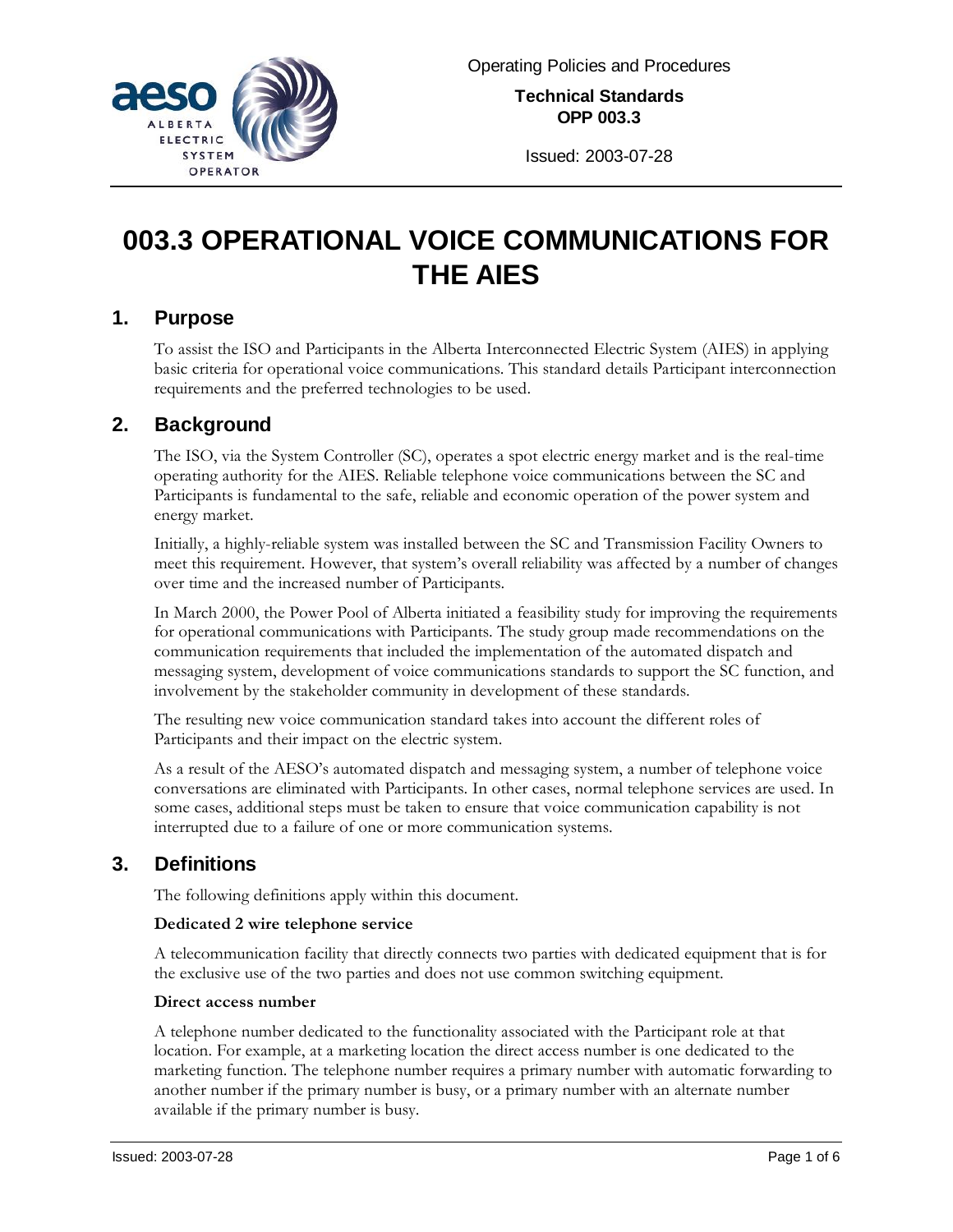#### **MSAT telephone service**

A commercially available satellite voice communications service in which telephone service is provided for the purpose of dialing and communicating with other parties, usually on a one-to-one basis.

#### **MSAT dispatch service**

A commercially available satellite voice communications service in which specified Participants can enter into a multi-party communication, with each party having access to all parties at the same time.

#### **Normal telephone service**

Private line telephone service provided by a commercial supplier of telephone services.

#### **Operational voice communications**

Voice communications required for the operation and security of the AIES and occurring between the SC and Participants, Wire Service Providers, power system operators and interconnected control area operators.

#### **PNSC**

Pacific Northwest Security Coordinator.

## **RTO**

Regional Transmission Organization.

## **4. Guidelines and References**

## **4.1 Guidelines**

- In developing this standard, the advisory group used the following principles as guidelines:
	- Voice communication standards must meet criteria set by NERC and the WECC.
	- Voice communication standards must be fair and equitable to all Participants and provide reasonable opportunity for Participants to take part in the electric system market.
	- The standards must not prevent the participation of any stakeholder in the Alberta electric system.
	- The standards must meet the needs of all Participants, both current and anticipated.
	- The standards must meet the needs for the safe, reliable and economic operation of the power system.

## **4.2 Related documents**

- AESO ICCP Network Interface Control Document
- ISO Operating Policies and Procedures [Technical Standard 003.1](#page--1-0) Electric Facility Data and Communications for the Alberta Control Area
- Power Pool of Alberta Feasibility Study Operational Communication Requirements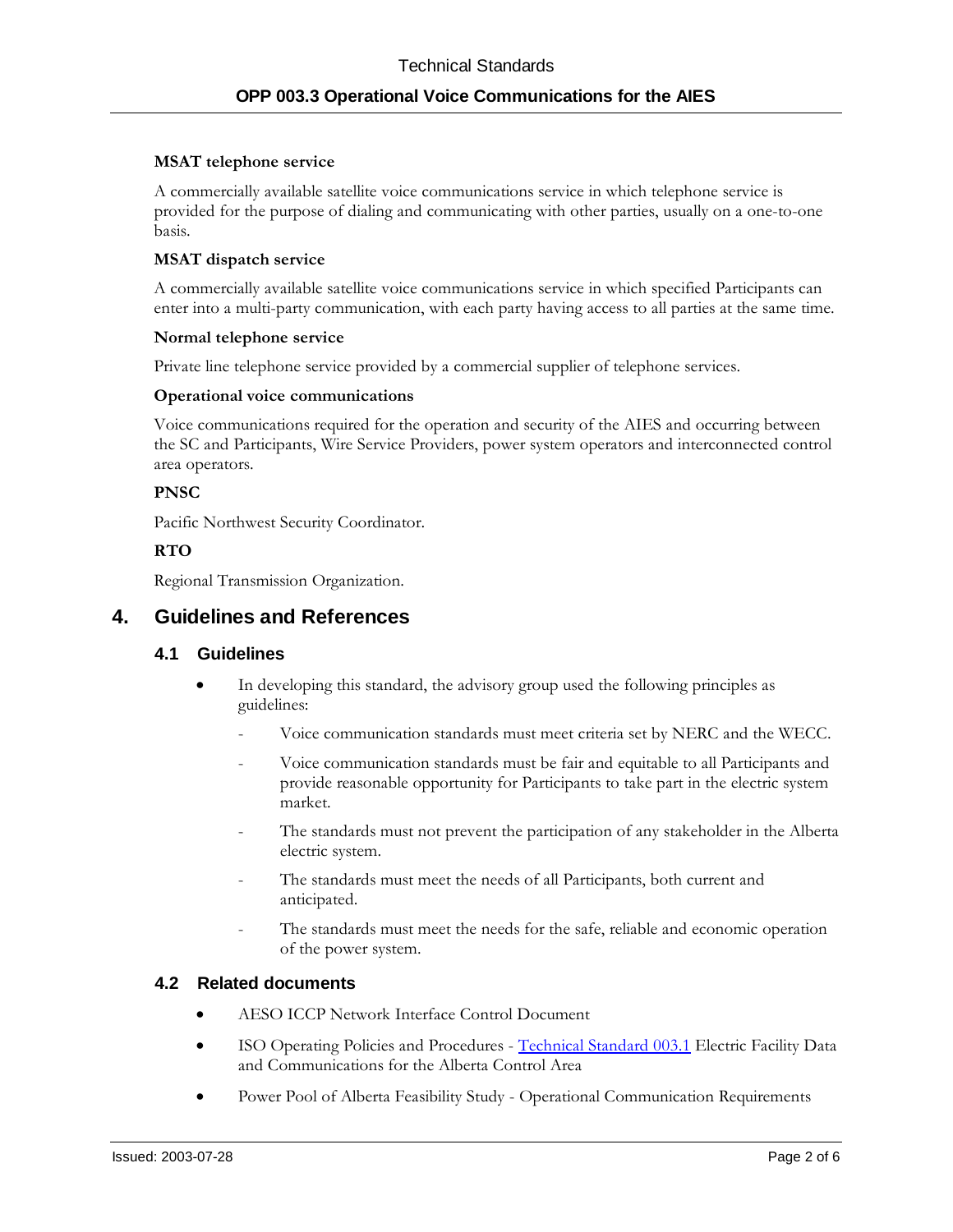- **ISO Rules**
- ISO Participants Manual
- Electric Utilities Act
- ISO Operating Policies and Procedures [Technical Standard 003.2](#page--1-0) Automated Dispatch and Messaging System (ADAMS)
- The Transmission Administrators technical requirements for the provision of ancillary services

## **5. Standards**

## **5.1 Operational voice communications standards**

- 1. Operational voice communications standards define the types and application of voice communication services for different forms of participation in the AIES. They apply to all Participants in the AIES (see [Table 1\)](#page-3-0).
- 2. All Participants are responsible for ensuring the operational voice communications systems as specified by the standard are in place and maintained.
- 3. The ISO will coordinate all operational voice communications requirements by ensuring conformance to the standards and maintaining centralized records of the systems and phone numbers in place.
- 4. The ISO will initiate and coordinate any testing requirements of the operational voice communications systems.

## **6. Revisions and Approval**

| <b>Issued</b> | <b>Description</b>                               |
|---------------|--------------------------------------------------|
| 2003-07-28    | Revised to ISO Operating Policies and Procedures |
| 2001-12-21    | New Issue in Pool Code                           |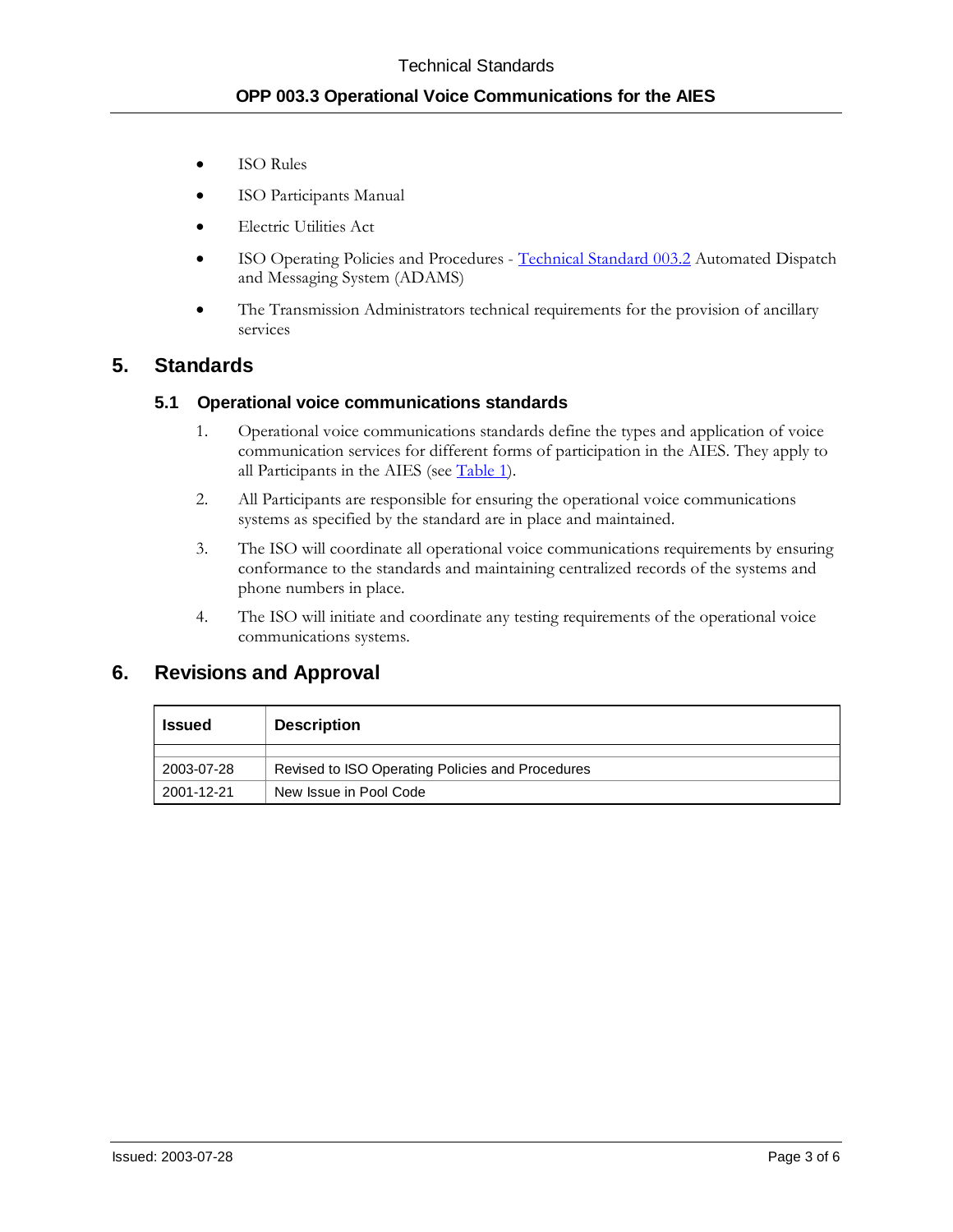# <span id="page-3-0"></span>**Table 1**

Operational voice communication standards for Participants

| <b>Participant</b><br><b>Type</b> | <b>Applicable To</b>                                                                                                                                         | <b>Standard Requirement</b>                                                                                                                                                 | <b>Reason for</b><br><b>Standard</b>                                                                                                                            |
|-----------------------------------|--------------------------------------------------------------------------------------------------------------------------------------------------------------|-----------------------------------------------------------------------------------------------------------------------------------------------------------------------------|-----------------------------------------------------------------------------------------------------------------------------------------------------------------|
| Generation                        | Generation facilities connected<br>to the distribution system<br>(interconnection ≤25 kV).                                                                   | Normal telephone service to the<br>generation facility's operating<br>authority location.                                                                                   | Minimal telephone<br>service required for<br>power system<br>operation.                                                                                         |
|                                   | Generation facilities connected<br>to the transmission system<br>(interconnection >25 kV) where<br>the aggregated generation<br>output connected as a single | Normal telephone service with<br>direct access number to the<br>generation facility's operating<br>authority location, and                                                  | Direct access to<br>generators during<br>system disturbances<br>required to maintain<br>system security.                                                        |
|                                   | source to the transmission<br>system is less than 50 MW.                                                                                                     | Alternate generation facility<br>operating authority location<br>contact number.                                                                                            |                                                                                                                                                                 |
|                                   | Generation facilities connected<br>to the transmission system<br>(interconnection >25kv) where                                                               | Any two of the following services<br>to the generation facility's<br>operating authority location                                                                           | Direct access with high<br>reliability to generators<br>during system<br>disturbances required<br>to maintain system<br>security.                               |
|                                   | the aggregated generation<br>output connected as a single<br>source to the transmission<br>system is greater than or equal<br>to 50MW.                       | 1. Normal Telephone Service<br>with Direct Access Number,<br>and a telephone set equipped<br>with mute capability and able<br>to be dedicated to group<br>conference calls. |                                                                                                                                                                 |
|                                   |                                                                                                                                                              | 2. Telephone service via private<br>communications system to<br><b>Transmission Facility Owners</b><br>who provides the transmission<br>interconnection.                    |                                                                                                                                                                 |
|                                   |                                                                                                                                                              | 3. MSAT Telephone or Dispatch<br>Service.                                                                                                                                   |                                                                                                                                                                 |
|                                   |                                                                                                                                                              | 4. Dedicated 2 Wire Telephone<br>Service to the ISO.                                                                                                                        |                                                                                                                                                                 |
|                                   | Generation units that provide<br>black start service.                                                                                                        | MSAT dispatch service to the<br>generation unit location.                                                                                                                   | Under black start<br>conditions, normal<br>telephone service may<br>be unavailable,<br>requiring an alternate<br>service directly to the<br>generator location. |
|                                   |                                                                                                                                                              | Any two of the following services<br>to the generation facility's<br>operating authority location:                                                                          |                                                                                                                                                                 |
|                                   |                                                                                                                                                              | 1. Normal telephone service with<br>direct access number and a<br>telephone set that is equipped<br>with mute control and can be<br>dedicated to group conference<br>calls  |                                                                                                                                                                 |
|                                   |                                                                                                                                                              | 2. Telephone service via private<br>communications system to the<br>transmission wire service<br>provider of the transmission<br>interconnection.                           |                                                                                                                                                                 |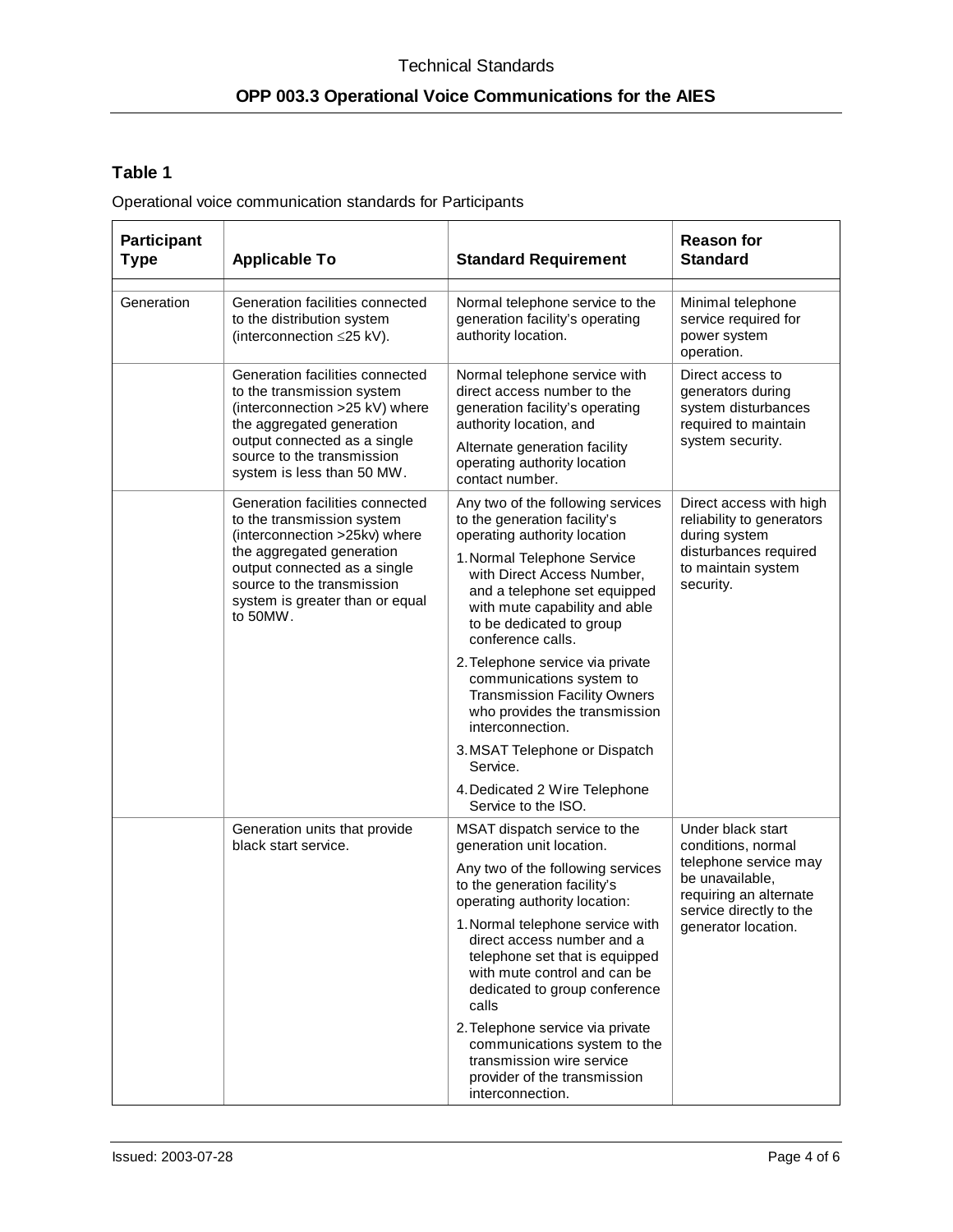| <b>Participant</b><br><b>Type</b>     | <b>Applicable To</b>                                                                                                            | <b>Standard Requirement</b>                                                                                                                                                                                                                                                                                                                                                                                                           | <b>Reason for</b><br><b>Standard</b>                                                                                                                                                                                                                                                                               |
|---------------------------------------|---------------------------------------------------------------------------------------------------------------------------------|---------------------------------------------------------------------------------------------------------------------------------------------------------------------------------------------------------------------------------------------------------------------------------------------------------------------------------------------------------------------------------------------------------------------------------------|--------------------------------------------------------------------------------------------------------------------------------------------------------------------------------------------------------------------------------------------------------------------------------------------------------------------|
|                                       |                                                                                                                                 | 3. MSAT telephone service<br>4. Dedicated 2 Wire Telephone<br>Service to the ISO.                                                                                                                                                                                                                                                                                                                                                     |                                                                                                                                                                                                                                                                                                                    |
| Participants                          | All Participants who are required<br>to receive energy market<br>dispatches.                                                    | Automated dispatch and<br>messaging system, and<br>Normal telephone service with<br>direct access number.                                                                                                                                                                                                                                                                                                                             | Voice communications<br>required for reliable and<br>safe operation of the<br>power system.                                                                                                                                                                                                                        |
| Participants                          | All Participants who are required<br>to receive ancillary service<br>dispatches.                                                | Automated dispatch and<br>messaging system, and<br>Any two of the following services<br>to the generation facility's<br>operating authority location<br>1. Normal Telephone Service<br>with Direct Access Number<br>and a telephone set equipped<br>with mute capability and able<br>to be dedicated to group<br>conference calls<br>2. MSAT Telephone or Dispatch<br>Service<br>3. Dedicated 2 Wire Telephone<br>Service to the ISO. | Direct access with high<br>reliability to ancillary<br>service providers during<br>system disturbances<br>required to maintain<br>system security.                                                                                                                                                                 |
| Transmission<br>Facility<br>Operators | All operators of transmission<br>facilities except transmission<br>operators who operate only<br>radial transmission equipment. | An MSAT dispatch service, and<br>Dedicated 2 Wire Telephone<br>Service to the ISO, and<br>Normal telephone service with a<br>direct access number and a<br>telephone that is equipped with<br>mute capability and that can be<br>dedicated to group conference<br>calls.                                                                                                                                                              | Direct access to<br>transmission facility<br>owners is a primary<br>requirement for system<br>security and power<br>system operation.<br>Multiple independent<br>systems are required to<br>ensure communications<br>are available during<br>power system<br>disturbances that affect<br>communication<br>systems. |
|                                       | Transmission operators who<br>operate only radial transmission<br>equipment.                                                    | Normal telephone service with<br>direct access number to the<br>facility's operating authority<br>location, and<br>Alternate facility operating<br>authority location contact<br>number.                                                                                                                                                                                                                                              | Direct access to<br>transmission facility<br>operators during<br>system disturbances<br>required to maintain<br>system security.                                                                                                                                                                                   |
| Wire Service<br>Providers             | All Wire Service Providers.                                                                                                     | Normal telephone service with<br>direct access number.                                                                                                                                                                                                                                                                                                                                                                                | Voice communications<br>required for reliable and<br>safe operation of the<br>power system.                                                                                                                                                                                                                        |

# **OPP 003.3 Operational Voice Communications for the AIES**